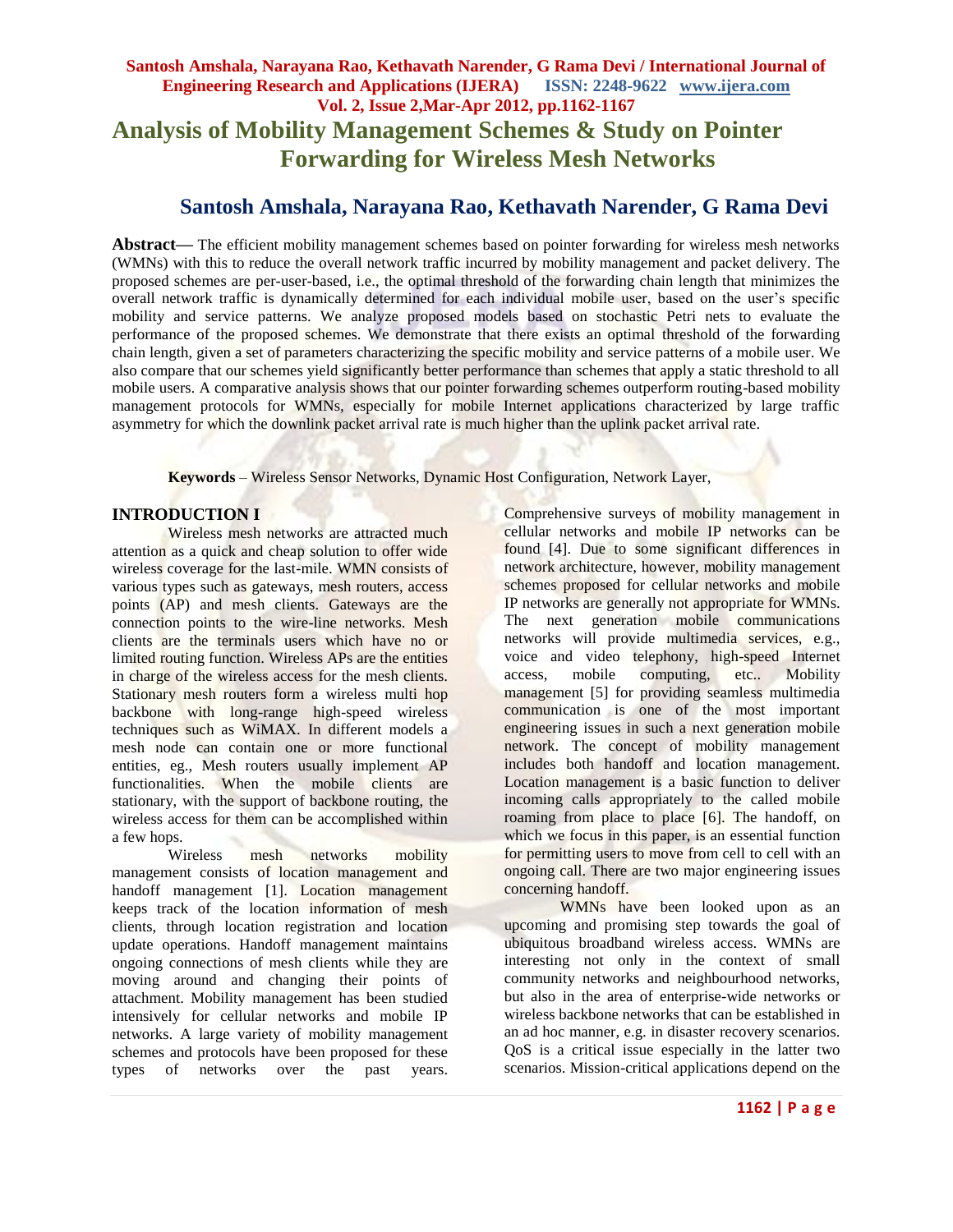provision of adequate QoS support when deployed in theWMN. Network providers who look atWMNs as a cheap alternative to expand their existing wireless network infrastructure without incurring exorbitant deployment costs also look at WMNs as a viable alternative. In such networks, the providers wish to support the integrated services they already offer on<br>their traditional wireless platforms. These their traditional wireless platforms. These applications such as voice and video over IP need to be provided with carrier-grade QoS support. The current modus operandi towards QoS provisioning in the Internet, namely that of over-provisioning of bandwidth and other resources, is not applicable to WMNs. In particular, due to the broadcast nature of the wireless medium, wireless networks need to deal with the fundamental issue of interference and noise, which is not an issue in wired networks. In contrast to traditional single-hop cellular networks, multi-hop networks such as ad hoc networks and WMNs introduce additional challenging issues, which emphasize the problem of interference, simply due to the fact that a multi-hop route needs more transmissions as compared to a single-hop connection. Thus, bandwidth is a precious resource.

## **SECTION II**

**2.1. Why we need Mobility in Wireless mesh Networks:** The mobility management [5] provides packet delivery without delay to their destinations and routing protocol is the basic requirement. Mobility management include two schemes i.e. location management and handoff management.

Handoff management [7] focuses on rerouting concept while location management routing protocol use location of node for enhancing the performance of routing protocol. In wireless mesh networks, searching of efficient path in wireless mesh routing is still challenging research issue due node mobility. Node mobility has impact on the position of nodes and on neighborhood information which is necessary for communication. Also, it can be easily addressed through multihop routing discovery [8] have analyzed and evaluated impact of node mobility for the performance of mesh wireless networks. Further, they have combined this approach with real life situations like speed calculation of pedestrian. Theus Hossman [9] has concluded that there are two possibilities to model the mobility of the nodes in a simulation. The first is that node trajectories are measured in a real network, for instance, node positions can be measured with a GPS device, and then used as input for driving the simulations. However, this method is desirable because node movement is modeled realistically. The second

possibility is to use mobility model, which maintains set of rules of how nodes behave. But mobility model reflects behavior of nodes only to a certain degree. So, these approaches are not sufficient enough to solve these problems and there is need to model the mobility of nodes in simulation by taking care of above discussed problems.

**2.2. Concepts of Mobility:** Mobility models in mesh networks depict [10] movement pattern of mobile users and how their location, velocity, speed, direction and acceleration change over time. In these networks, mobile nodes communicate directly with each other. Communication between two nodes does not produce effective results if both nodes are not in same transmission range. This problem can be resolve by using intermediate nodes with routing. Thus, routing is very important in wireless mesh networks where mobility models must be evaluated with respect to end to end delay and efficient data transmission.

Mobility models are intended to focus on individual movement patterns due to point to point communication in cellular networks [11] whereas mesh networks are designed for group communication. Such models [12] are suggested to maintain movement, and efficient transmission among nodes in real life applications. In addition to this, these models are mainly focused on the individual motion behavior between mobility era with [11] minimum simulation time in which a mobile node moves with constant speed and direction. These models represent the features of the mobile nodes in an mesh network like speed, direction, distance and node movement. Mobility models can be categorized based on the following criteria which is based on dimension, scale of mobility, randomness, geographical constraints, destination oriented and by changing parameters (discussed in next section). Generally, there are two types of mobility models (i) Trace based mobility models and

(ii) Synthetic mobility models. Trace models provide mobility patterns based on deterministic approach whereas synthetic models presents movements of mobile nodes.

**2.3. Mobility Network-Layer Management:** To support the host mobility in the wireless mesh networks.

2.3.1. Mobile IP – Mobile IP and IPv6 are the IP mobility management schemes standardized by IETF, each mobile host has a Home Agent. When the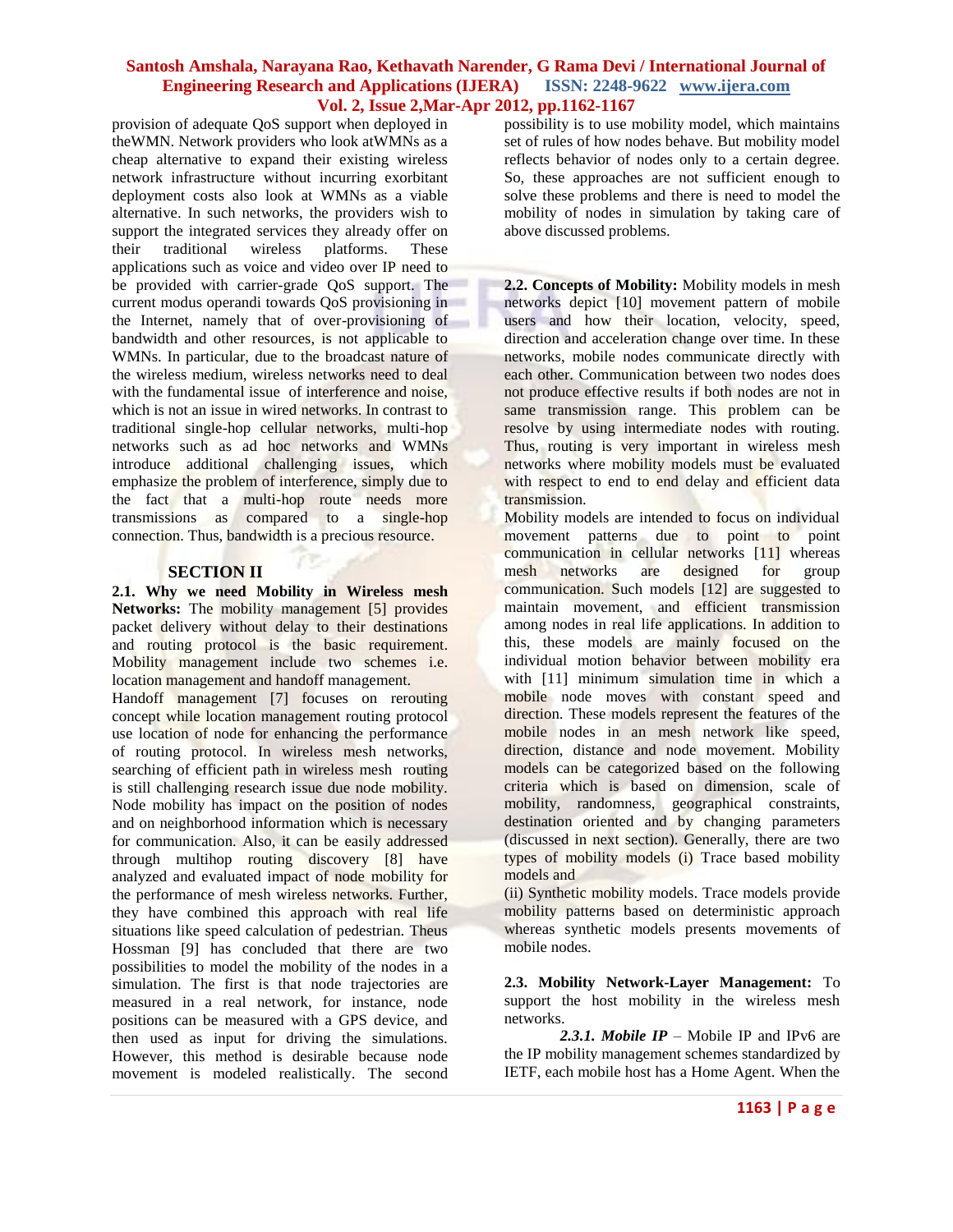mobile host is on the HA serves as an indirection point to forward data packets for the mobile host and its communication peer. The HA also functions as a location server that maps the mobile hosts home address to its care-of address location, the mapping here is notified to the peer so the data packets will flow directly between the mobile host and the peer directly.

*2.3.2. HAWAII and Cellular IP:* The problem of mobile IP is the each local movement of the mobile host however small it is triggers global signaling messages to the HA instead of using a macro-mobility management protocol such as mobile IP for each local movement a protocol that localizes mobility signaling messages is more preferable to handle local movements in a wireless mesh networks domain. Two such micro-mobility solutions are cellular IP and HAWAII

*2.3.3. SMesh and iMesh:* SMesh presents a transparent wireless mesh system that offers seamless handover to support VoIP and other real time applications for any unmodified WiFi devices. Seamless handover is achieved by having a group of WiFi access points called client data group in serve each mobile host. This group of access points multicasts traffic to the mobile host during handover transitions which cuts the handover latency to zero at the cost of higher bandwidth use. SMesh is that it requires all the access points to work on the same channel therefore the mobile host can talk to multiple access points simultaneously includes a great cost and the access points can otherwise work on noninterfering channels to significantly increase the access capacity of the wireless mesh network. iMesh adopts an adhoc routing based solutions main drawback is that the routing table size in the mesh routers increases linearly with the number of mobile hosts.

#### **SECTION III**

**3. Problem Domain:** When we are calling to international number, every time it creates the mobile IP is Dynamic Host configuration Routing Protocol in wireless mobility management. The mobile IP provides internet access services for the mobile user and does provide a simple and scalable solution to user mobility, users with high mobility cause a excessive signaling traffic and latency. To avoid the signaling delay and mean bandwidth per call according to the of mobility our work outperforms the DHMIP and MIP strategies.



*Figure 1 represents the Architecture of Dynamic Host Configuration.*

#### **3.1. Performance Schemes of Mobility Pointer forwarding in Wireless Mesh Networks:**

*3.1.1. MIP:* In the MIP protocol, Mobile Terminal (MT) registers with its home network from which it gets a permanent address (home address). This address is stored in the Home Agent (HA). It is used for identification and routing purpose. If MT moves outside the home network visiting a foreign network, it maintains its home address and obtains a new one from the Foreign Agent (FA). This Foreign address is called Care-of-Address (CoA). To allow continuity of ongoing communications between the MT and a remote end point, the MT shall inform the HA of its current location when it moves outside the home network. The HA delivers to MT the intercepted packets by tunneling them to the MT's current point of attachment.

*3.1.2. DHMIP Approach:* The DHMIP approach has been proposed to reduce the location update messages to the HA by registering the new CoA to the previous FA and building a hierarchy of FAs . Hence, the user's packets are intercepted and tunneled along the FAs hierarchy to the MT. The hierarchy level numbers are dynamically adjusted based on mobile user's mobility and traffic load information

*3.1.3. Multicast-based Mobility Approaches:* Another alternative that reduce the signaling load in Mobile IP network is to use a multicast-based mobility approaches. These approaches have been proposed to reduce the mobility signaling delay by setting a multicast group. The MTs address update processes are concentrated into the multicast network nodes. Hence, MHMIP mobility approach is proposed to reduce the signaling delay using multicast groups

*3.1.4. Multicast Hierarchical Mobile IP:* In this approach, we propose to build hierarchical multicast groups. In each group, FAs are connected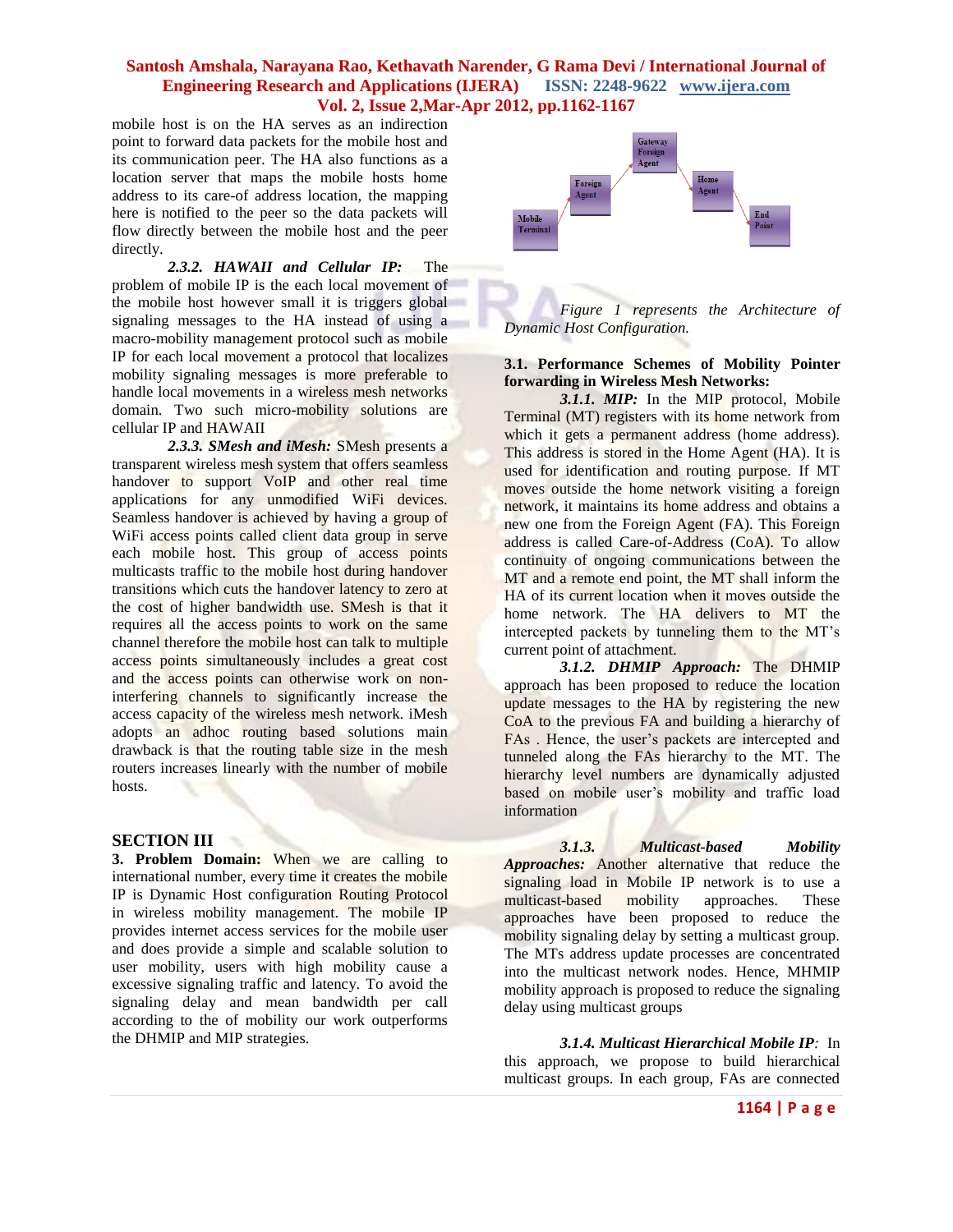to each other through a GFA. A set of GFAs are connected to an HA. When an MT moves through FAs belonging to the same group, the GFA of this group multicasts the received packet (coming from the HA) to the MT. When the MT moves outside a group, the new CoA is registered to the GFA of the new group to which the MT is currently belonging. This GFA sends this CoA to the HA. This latest tunnels the packet to the new GFA which will multicast the received packets within the new FAs group. This approach reduces the frequency of the location update to the HA.

## **SECTION IV**

**4.1. Proposed System Analysis:** Wireless mesh network consists of two types of nodes: mesh routers (MRs) and mesh clients (MCs). MRs are usually static and form the wireless mesh backbone of WMNs. Some MRs also serve as wireless access points (WAPs) for MCs. One or more MRs are connected to the Internet and responsible for relaying Internet traffic to and from a WMN, and such MRs are commonly referred to as gateways. In this paper, assume that a single gateway exists in a WMN. The central location database resides in the gateway. For each MC roaming around in a WMN, an entry exists in the location database for storing the location information of the MC, i.e., the address of its anchor MR (AMR). The AMR of an MC is the head of its forwarding chain. With the address of an MC's AMR, the MC can be reached by following the forwarding chain. Data packets sent to an MC will be routed to its current AMR first, which then forwards them to the MC by following the forwarding chain. Packet delivery in the proposed schemes simply rely on the routing

protocol used. The concept of pointer forwarding [12] comes from mobility management schemes proposed for cellular networks. The idea behind pointer forwarding is minimizing the overall network signaling cost incurred by mobility management operations by reducing the number of expensive location update events. A location update event means sending to the gateway a location update message informing it to update the location database. With pointer forwarding, a location handoff simply involves setting up a forwarding pointer between two neighboring MRs without having to trigger a location update event.

The forwarding chain length of an MC significantly affects the network traffic cost incurred by the mobility management and packet delivery, with respect to the MC. The longer the forwarding chain,

the lower rate the location update event, thus the smaller the signaling overhead. However, a long forwarding chain will increase the packet delivery cost because packets have to travel a long distance to reach the destination. Therefore, there exists a tradeoff between the signaling cost incurred by mobility management versus the service cost incurred by packet delivery. Consequently, there exists an optimal threshold of the forwarding chain length for each MC. In the proposed schemes, this optimal threshold denoted by K is determined for each individual MC dynamically, based on the MC's specific mobility and service patterns. We use a parameter named as the service to mobility ratio (SMR) of each MC to depict the MC's mobility and service patterns. For an MC with an average packet arrival rate denoted by λp and mobility rate denoted

by λ, its SMR is formally defined as SMR



 *Figure 2: Pointer Forwarding Schemes*

The traffic between MRs and the gateway, dominates peer-to-peer traffic in WMNs because WMNs are expected to be a low cost solution for providing last-mile broadband Internet access. Thus, we assume that for any MC, the Internet session arrival rate is higher than the Intranet session arrival rate, and the average duration of Internet sessions is longer than that of Intranet sessions. We use a parameter  $\gamma$  to signify the first assumption, and another parameter  $\delta$  to signify the second assumption. More specifically  $\gamma$  denotes the ratio of the Internet session arrival rate to the Intranet. session arrival rate, and δ denotes the ratio of the average duration of Internet sessions to the average duration of Intranet sessions.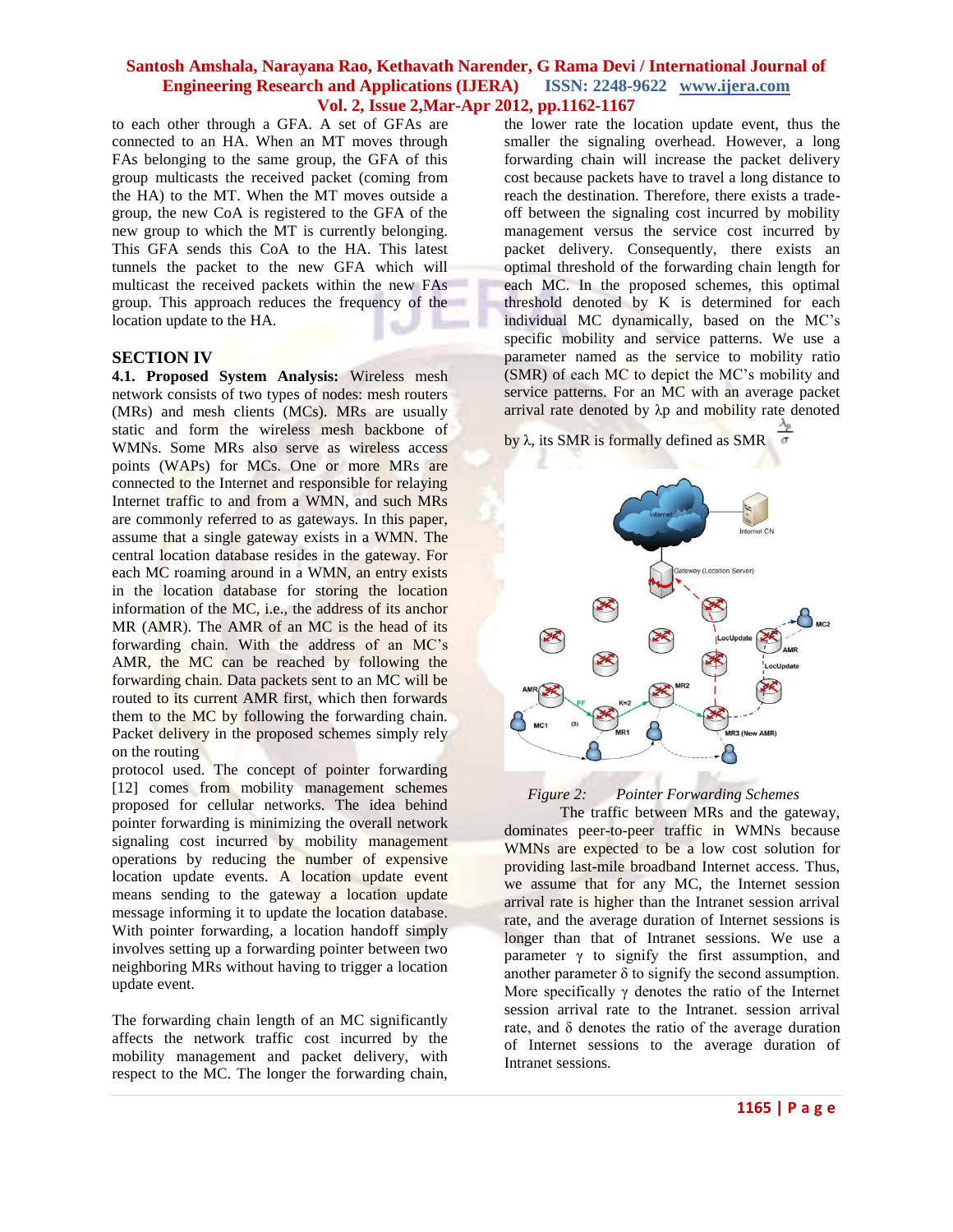**4.2. Comparative Study:** The mobile IP can provide continuous Internet access services for the mobile user and does provide a simple and scalable solution to user mobility. Yet, mobile IP is not a good solution for users with high mobility because it may cause excessive signaling traffic and long latency. The hierarchical mobile IP (HMIP) protocol was proposed to employ the hierarchy of foreign agents (FAs) and the gateway FAs (GFAs) to reduce the number of registration operations and to reduce the signaling latency. However, since user mobility characteristics and network traffic load are always in changing, the centralized and pre-planned network topology of HMIP would become invalid or even lead more signaling cost if no adjustment to be adopted. This paper introduces a novel distributed and dynamic mobility management strategy for mobile IP where the signaling burden is evenly distributed and the regional network boundary is dynamically adjusted according to the real-time measurement of handover strength or traffic load in the networks.

Hence, we propose an analytic model to evaluate the mean signaling delay and the mean bandwidth per call according to the type of MT mobility. In our analysis, the MHMIP outperforms the DHMIP and MIP strategies in almost all the studied cases. The main contribution of this paper is the analytic model that allows the mobility management approaches performance evaluation.

## **CONCLUSION V**

In our work the two mobility management schemes based on pointer forwarding for wireless mesh networks, namely, the static anchor scheme and dynamic anchor scheme. The proposed schemes are per-user-based, in that the optimal threshold of the forwarding chain length that minimizes the total communication cost is dynamically determined for each individual MC, based on the MC's specific mobility and service patterns characterized by SMR. We analyze analytical models based on stochastic Petri nets to evaluate the performance of the proposed schemes. We also compare the proposed schemes with existing baseline schemes and with the WMM scheme. our schemes perform significantly better than the baseline schemes, especially when SMR is small and 3) the dynamic anchor scheme is superior to the WMM scheme when the network traffic is dominated by mobile Internet applications characterized by large traffic asymmetry for which the downlink packet arrival rate is much higher than the uplink packet arrival rate. We extend our plan to investigate how our proposed schemes can be

extended to WMNs that have multiple gateways. In addition, we plan to investigate the proposed schemes under more realistic mobility models other than the random walk model. We will also investigate how caching of location information of MCs can be used to reduce the signaling cost incurred by our proposed schemes.

## **Reference**

- [1] I. F. Akyildiz, X. Wang, and W. Wang. Wireless mesh networks: a survey. Computer Networks, 47:445–487, 2005.
- [2] S. Blake, D. Black, M. Carlson, E. Davies, Z. Wang, and W. Weiss. An Architecture for Differentiated Services. http://www.ietf.org, Request for Comments:2475.
- [3] M. Cao, W. Ma, Q. Zhang, X. Wang, and W. Zhu. Modelling and performance analysis of the distributed scheduler in IEEE 802.16 mesh mode. In MobiHoc '05, 2005.
- [4] I. F. Akyildiz et al., "Mobility Management for Next Generation Wireless Systems," Proc. IEEE, vol. 87, no. 8, Aug. 1999, pp. 1347–84.
- [5] Y. Amir, C. Danilov, *et al*., Fast Handoff for Seamless Wireless Mesh Networks. *In Proc. of MobiSys'06*, June 2006.
- [6] D. G. Jeong andW. S. Jeon, "Probabilistic location update for advanced cellular mobile networks," IEEE Commun. Lett., vol. 2, pp. 8– 10, Jan. 1998.
- [7] Jiang Xie, University of North Carolina at Charlotte Xudong Wang, Teranovi Technologies, Inc., "A Survey of Mobility Management in Hybrid Wireless Mesh Networks", 0890-8044/08/\$25.00 © 2008 IEEE
- [8] Megh Bhatt, Ronak Chokshi, Swapneel Desai, Sooksan Panichpapiboon, Nawaporn Wisitpongphan, and Ozan K. Tonguz, "Impact of Mobility on the Performance of Ad Hoc Wireless Networks", 0-7803-7954-3/03/\$17.00 ©2003 IEEE.
- [9] Theus Hossmann, "Mobility Prediction in MANETs" Master's Thesis - Winter Term 2005/2006, Swiss federal institute of Technology, Zurich
- [10] Stefano Boschi, Pilu Crescenzi, Miriam Di Ianni , Paola Vocca and Gianluca Rossi, "MOMOSE A Mobility Model Simulation Environment for Mobile Wireless Ad-hoc Networks", SIMUTools March 03 Ð 07, 2008 ACM.
- [11] Xiaoyan Hong, Mario Gerla, Guangyu Pei and Ching- Chuan Chiang, "A Group Mobility Model for Ad Hoc Wireless Networks" MSWiM